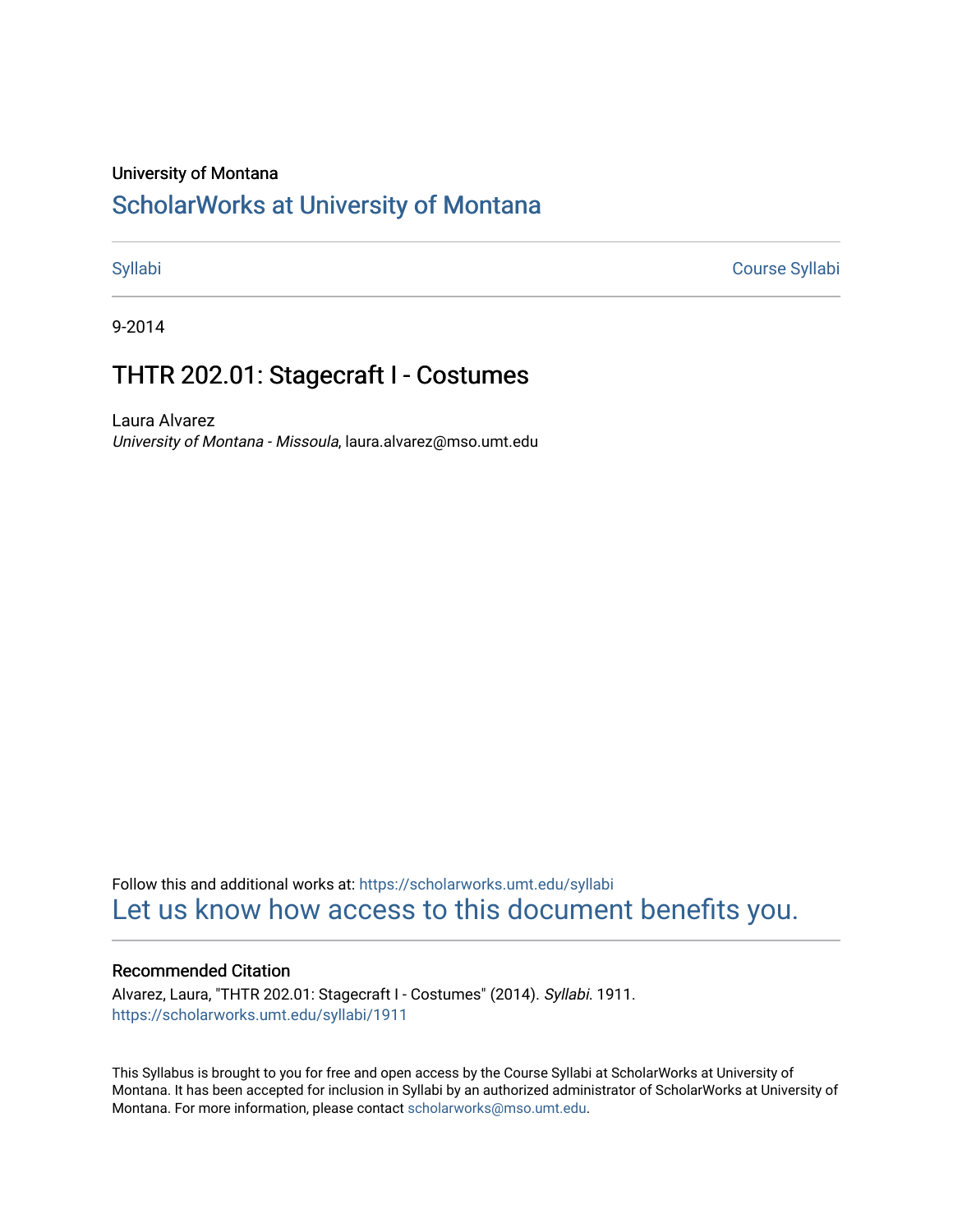# **THTR 202-01 –FALL 2014**

#### **STAGECRAFT I (75088/72145/72146) – 3 cr. T/R 9:10-10:30a**

| Costume Section |                             |
|-----------------|-----------------------------|
| Classroom:      | <b>PART 040</b>             |
| Professor:      | Laura Alvarez               |
| TA:             | Kersti Pearson              |
| Office:         | <b>PART 040</b>             |
| Office Hours:   | Mon. & Wed. 1pm-5pm         |
| e-mail:         | laura.alvarez@mso.umt.edu   |
|                 | kersti.pearson@umontana.edu |

**Description:** This is a course in introductory techniques of costuming a theatrical production. In order to better understand costuming, during this course students will sew a costume piece known as an omnigarment.

#### **Objectives:**

- To learn the basics of costuming including: measuring, cutting, marking, stitching, and overlock
- To develop these skills for students to be able to assist in the creation of costumes
- To recognize the fundamental roles of costume design and construction in the creation of characters for the stage

**Communication:** E-mail is the best way to reach me. It means we both have a record of what we said. I do not give out my cell phone number.

Your email: If I need to send emails to you, for any reason (class cancellation, lecture notes, assignment information, etc) **I will use your university email address**. If I send an email and you don't check your university email regularly I am not responsible for **your** lack of diligence. I will not use your personal email address in lieu of your university one, so do not give it to me.

**Attendance:** Attendance in this class section is mandatory.

-Absences must be limited to reasons of illness or serious emergency and must be excused by the instructor. Missing classes will greatly hinder your ability to proceed forward. -It is expected that you will **stay the entire class period** until I dismiss you. -Attendance is a large part of your grad

-If I have no record you attended class, and you have not notified me **before class, by email**, that you will be absent, I have no obligation to assist you in making up the information or work. **You are responsible for your absences. I am not responsible for making up YOUR lack of diligence.**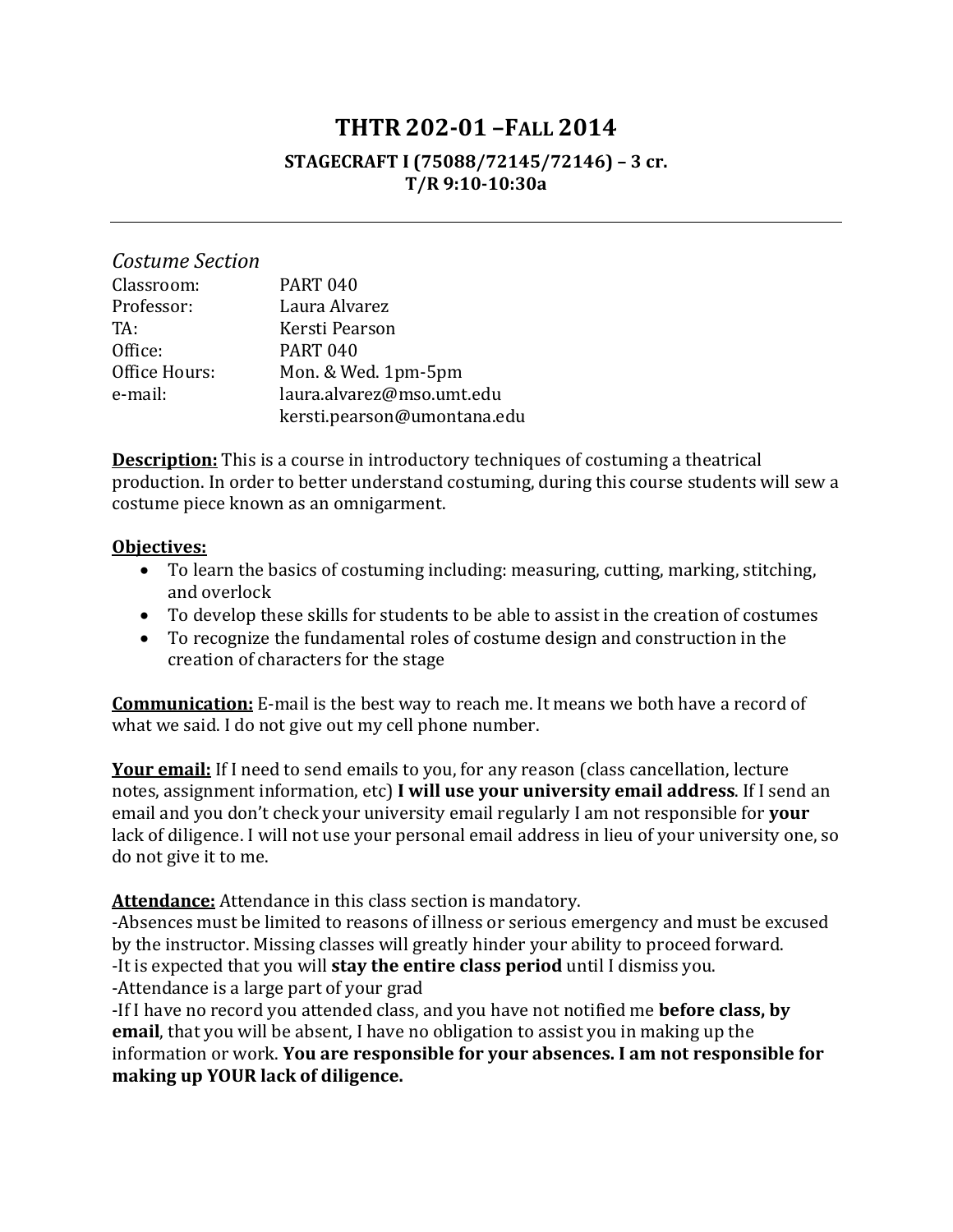**Cancellation:** In the event that class must be cancelled, I will inform you by email as early as possible. If it is an emergency cancellation there will be a note posted on the costume shop door.

**Participation:** There will be no opportunity to make up for missed class. If you miss a class, you will have missed the information, the work for that day, and the points for that day.

**Courtesy:** This covers everything from distracting other students, to distracting the instructor, to arguing with the instructor, not paying attention, having a belligerent or irritating attitude, whining, refusal to do the work assigned, violating class health and safety policies, use of cell phones, etc. If you exhibit any of these behaviors you will be asked to leave and will be counted as absent for that class period.

**Tardiness:** A person is considered tardy if they are not in class when class begins. Three instances of tardiness will count as an absence. Three absences will lower your grade by a full letter.

**Cell Phones:** Turn it off. Don't use it. The times in between classes are when you use your cell phone. **If you text in class you will be considered absent for that day, and will receive no credit for your class time.**

**Grade Definitions:** A grade of A is defined by very superior work. This is, in part, a skills class, therefore very superior work means excellent execution of techniques, and an excellent demonstration of understanding. A grade of B is defined by better than average, but needs improvement. A grade of C is defined by lower level work undistinguished by excellence. A reasonable competency is demonstrated, but could not be said to be more. A grade of D is defined by lack of demonstration of understanding.

### **Grade Percentages:**

| Attendance                   | 50% |
|------------------------------|-----|
| <b>Completion of Garment</b> | 25% |
| Attitude                     | 25% |

Attitude for this class is defined as having a positive demeanor during class time, proper use of time (meaning you are working NOT just talking), using your abilities and understanding to help others, and having the ability to ask for help when needed.

*Lighting Section* **PAR/TV 131**

**PROFESSORS:** Zach Hamersley **Daniel Norton** Mark Dean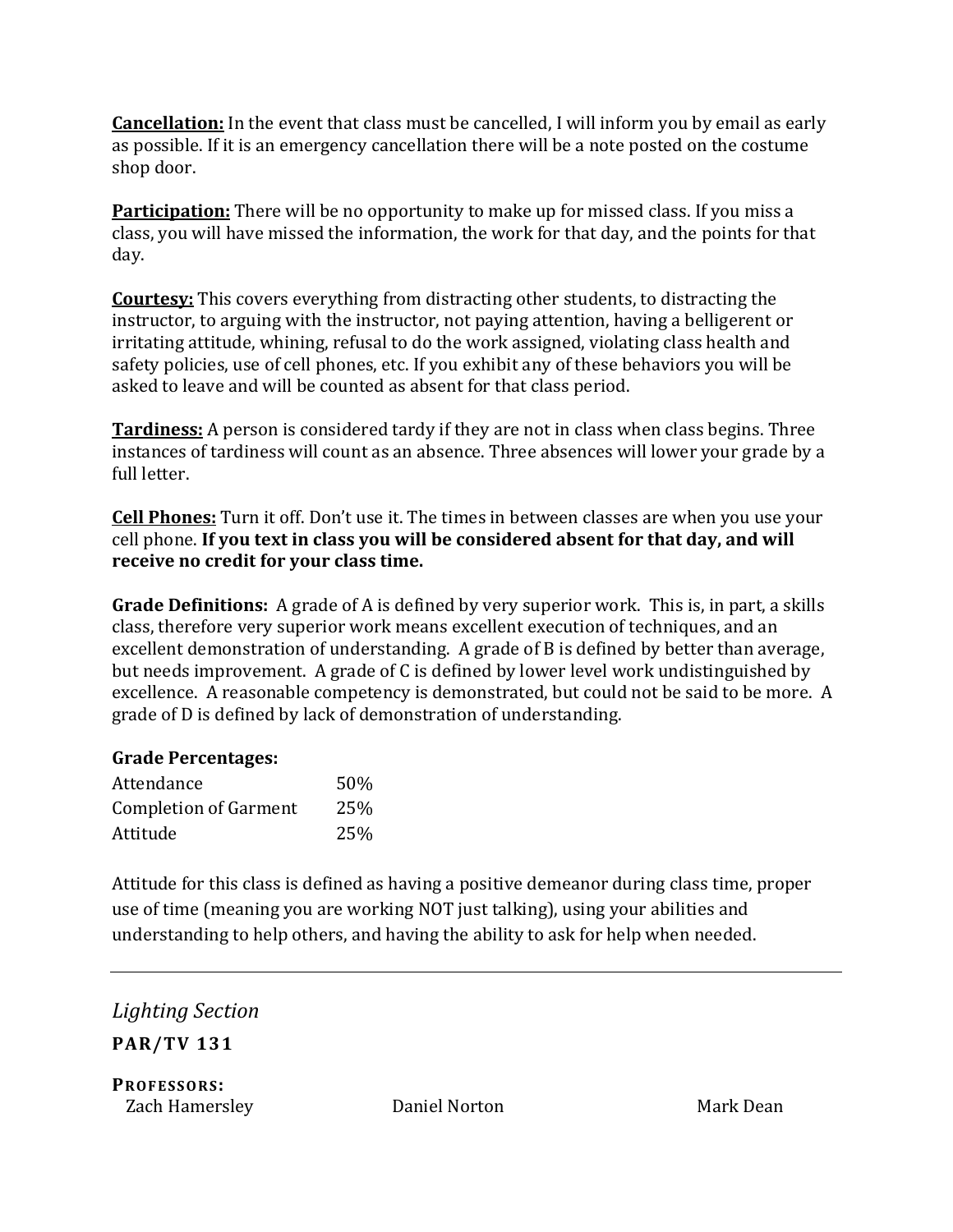PAR/TV, Rm. 131-<br>(406) 241-9629 (419) 360-1335 (406) 243-2879 (406) 241-9629 (419) 360-1335 (406) 243-2879 daniel.norton@umontana.edu

#### **OFFICE HOURS:**

1:00pm to 2:30pm on Tuesday and Thursday except when work on University productions or other School commitments prohibits. Please feel free to make appointments or stop by at other times.

#### **OBJECTIVES:**

- The ability to understand, utilize, and follow: basic electricity; established maintenance practices; established light hang and focus procedures.
- Appreciation for the roles lighting plays in a theatrical or dance production.
- Practice of established safety procedures.

#### **DESCRIPTION:**

This course will explore basic lighting as applied to theatrical or dance productions. It will serve as an introduction into basic Stage electrical skills, while simultaneously creating intrigue and excitement in a relatively unfamiliar field of theatre, for most students. Class lectures will explore the individuals involved in a lighting production team, while exposing students to the skills necessary to mount a production. In addition to lectures, students will write a 600 – 800 word critique of the School of Theatre & Dance production *Cyrano de Bergerac. The critique will focus on the Costuming, Lighting and Scenic technical and design elements.* 

#### **ATTENDANCE POLICY:**

Attendance is extremely important; it is assumed students will attend all classes. ONLY ONE UNEXCUSED ABSENCE IS ALLOWED. Students who miss a class should contact the instructor or another student for notes, **Each unexcused absence beyond what is allowed will result in the drop of 5 points. An unexcused absence is defined by failing to notify the instructor PRIOR to missing a class.**

#### **GRADING:**

|                            | <b>Total Points possible</b> | 85pts       |
|----------------------------|------------------------------|-------------|
| Attendance                 | 2pts per class session.      | 20pts Total |
| Critiques                  | 5pts each                    | 5pts Total  |
| Projects                   | 5pts per project             | 25pts Total |
| <b>Class Participation</b> | 3pts per class session       | 30pts Total |

#### **SCHEDULE:**

**Date Class Topic**

#### **BOLD typeface indicates cross-sectional meetings**

| Tues, 9/30 | Designer Presentation for A Christmas Carol/ |
|------------|----------------------------------------------|
|            | Dance Up Close                               |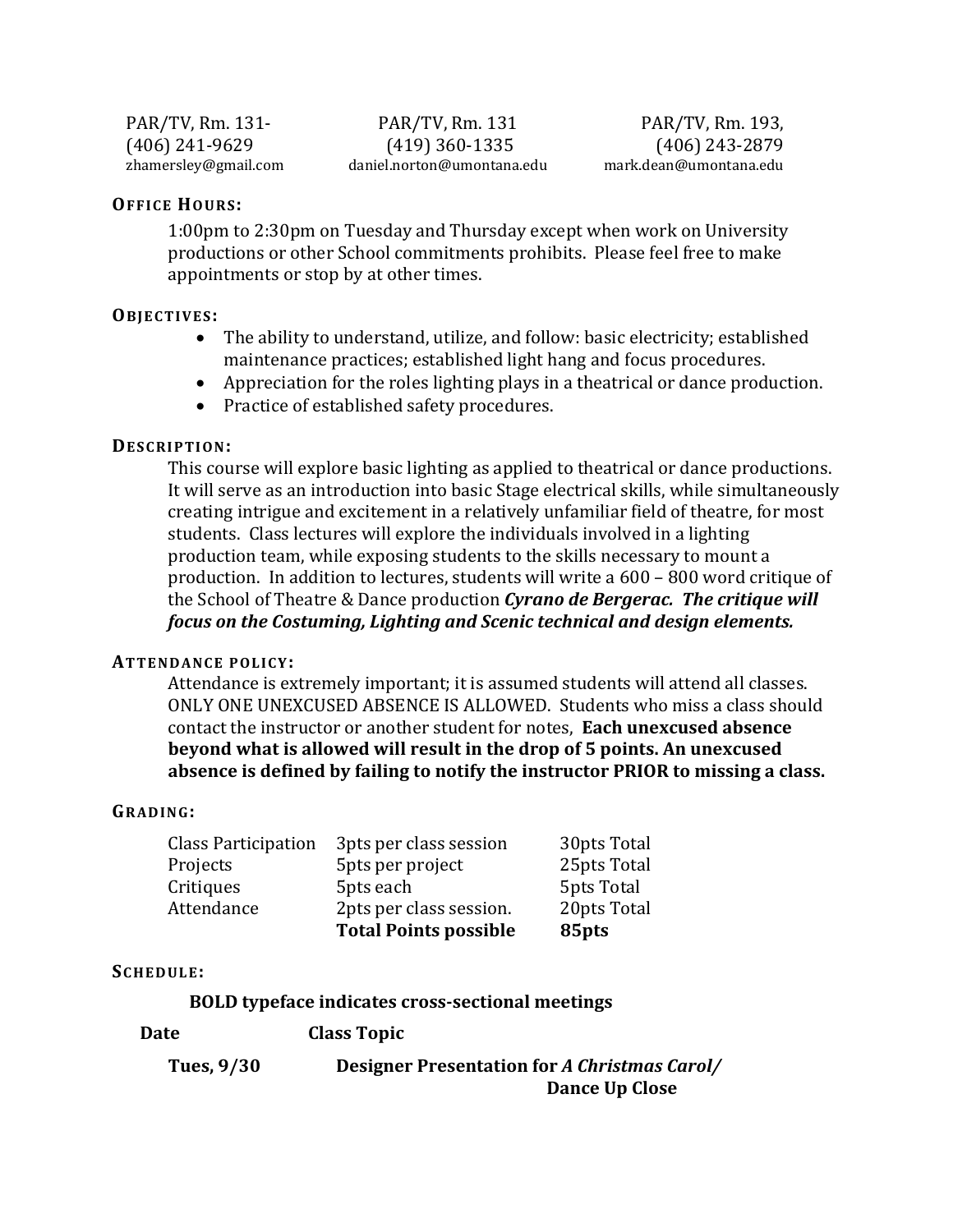| Thurs, 10/2       | Understanding Light Plot, Hanging Lights, Cabling |
|-------------------|---------------------------------------------------|
| Tues, 10/7        | Instrumentation (Overview)                        |
| <b>Thurs 10/9</b> | <b>Instrumentation (ERS)</b>                      |
| Tues, 10/14       | Electricity (Overview)                            |
| Thurs, 10/16      | Electricity (Troubleshooting)                     |
| Tues, 10/21       | <b>Stagecraft Critique of Cyrano de Bergerac</b>  |
| Thurs, 10/23      | Controls Systems (Electrical path)                |
| Tues, 10/28       | Putting it all Together (Section Evaluation)      |
| Thurs, 10/30      | Understanding Light Plot, Hanging Lights, Cabling |

#### *Scenery Section*

| Instructor:   | <b>Mike Monsos</b><br><b>PARTV Building Room 192</b><br>243-5138 (office) 240-9194 (cell, texting ok)<br>michael.monsos@umontana.edu |
|---------------|--------------------------------------------------------------------------------------------------------------------------------------|
| Office Hours: | M 10:00-11:00, T 8-9, W 3-4 (full schedule on Moodle)                                                                                |
| TA:           | <b>Brian Gregoire</b><br>PARTV <sub>140</sub><br>243-4511<br><u>brian.gregoire@umontana.edu</u>                                      |
| Office Hours: | MW 8:30-10A                                                                                                                          |

#### Description:

This course is designed to introduce students to the aspects of scenic and properties construction. Students will study and discuss construction methods, tool and material choices and discover the fundamental aspects of how and why choices in scenery are made. Class lectures will include hands on work as well as discussions and exploration of techniques. Students will write three critiques of School of Theatre & Dance productions as well as participate in an open forum critique for each show. Extra Credit will be available if students write an additional critique of a dance production.

#### Objectives:

- To help prepare students for the experience of scenery and properties construction process for the stage.
- To study and discuss trends in theatre construction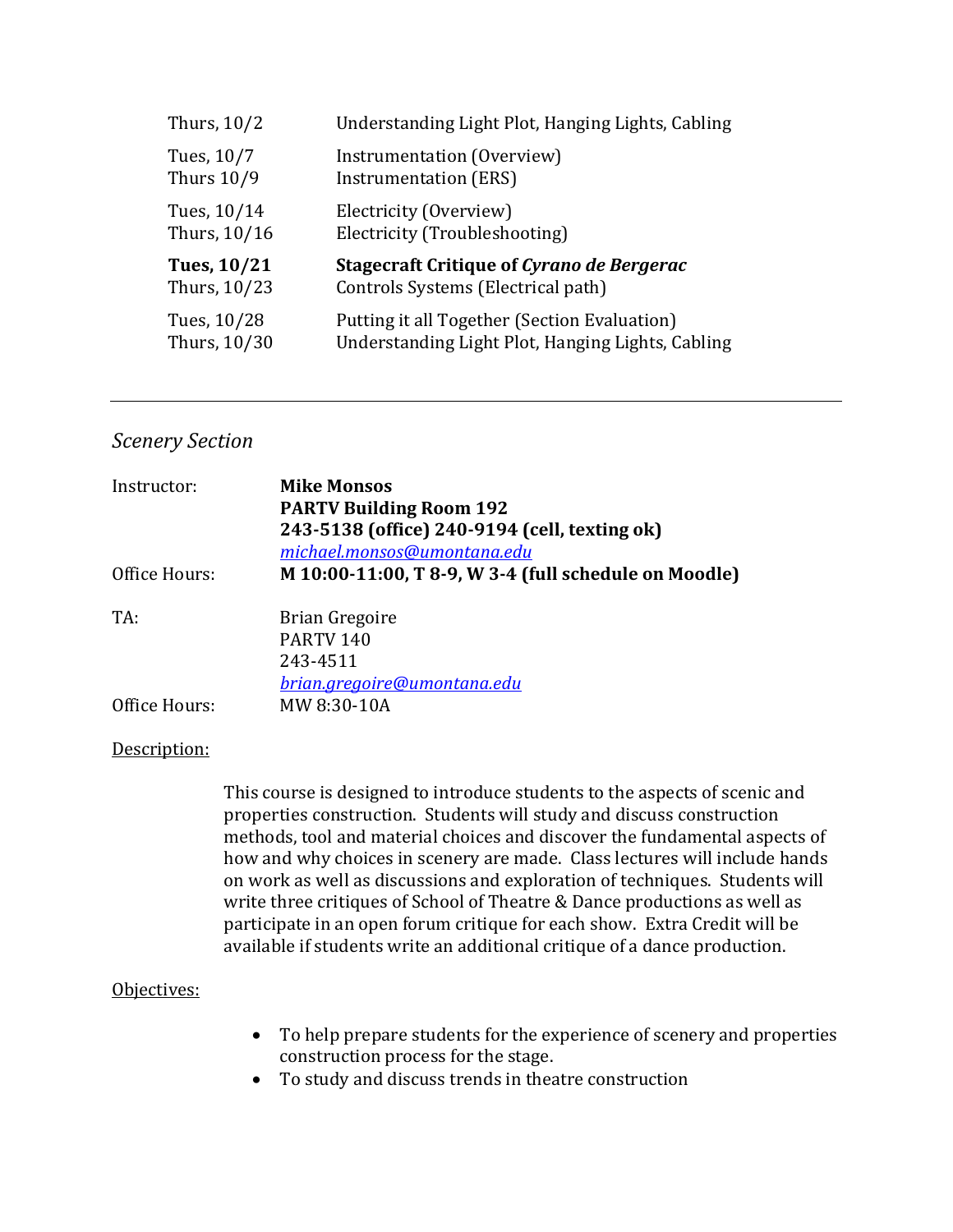- Examine how and why scenery and properties are unique from a traditional building environment.
- Appreciation and understanding of scenery and props in a theatrical environment.

#### Attendance policy:

Attendance is extremely important; it is assumed students will attend all classes. ONLY ONE UNEXCUSED ABSENCE IS ALLOWED. Students who miss a class should contact the instructor or another student for notes, **Each unexcused absence beyond what is allowed will result in the drop of 5 points. An unexcused absence is defined by failing to notify the instructor PRIOR to missing a class.**

#### **Full Semester Schedule (Bold indicates cross-sectional meetings)**

#### **Third Session**

- **Nov 4 Election Day**
- Nov 6 Properties-Props research project
- **Nov 11 Veterans Day**
- Nov 13 Properties-Props construction project

#### **Stagecraft Critique of Dance Up Close**

- Nov 18 Choices in scenery
- Nov 20 Choices in materials-Structure project
- Nov 25 Choices in tools

#### **Nov 27 Thanksgiving Break**

- Dec 2 Drawings and communication/choices in construction
- **Dec 4 Stagecraft Critique of** *A Christmas Carol*

# **Thursday, Dec 12 10:10-12:10 Tech Olympics (Final)**

#### Grading:

Students will be graded on class participation, written and oral critiques, tech olympics, and attendance. See the grade breakdown on the general syllabus.